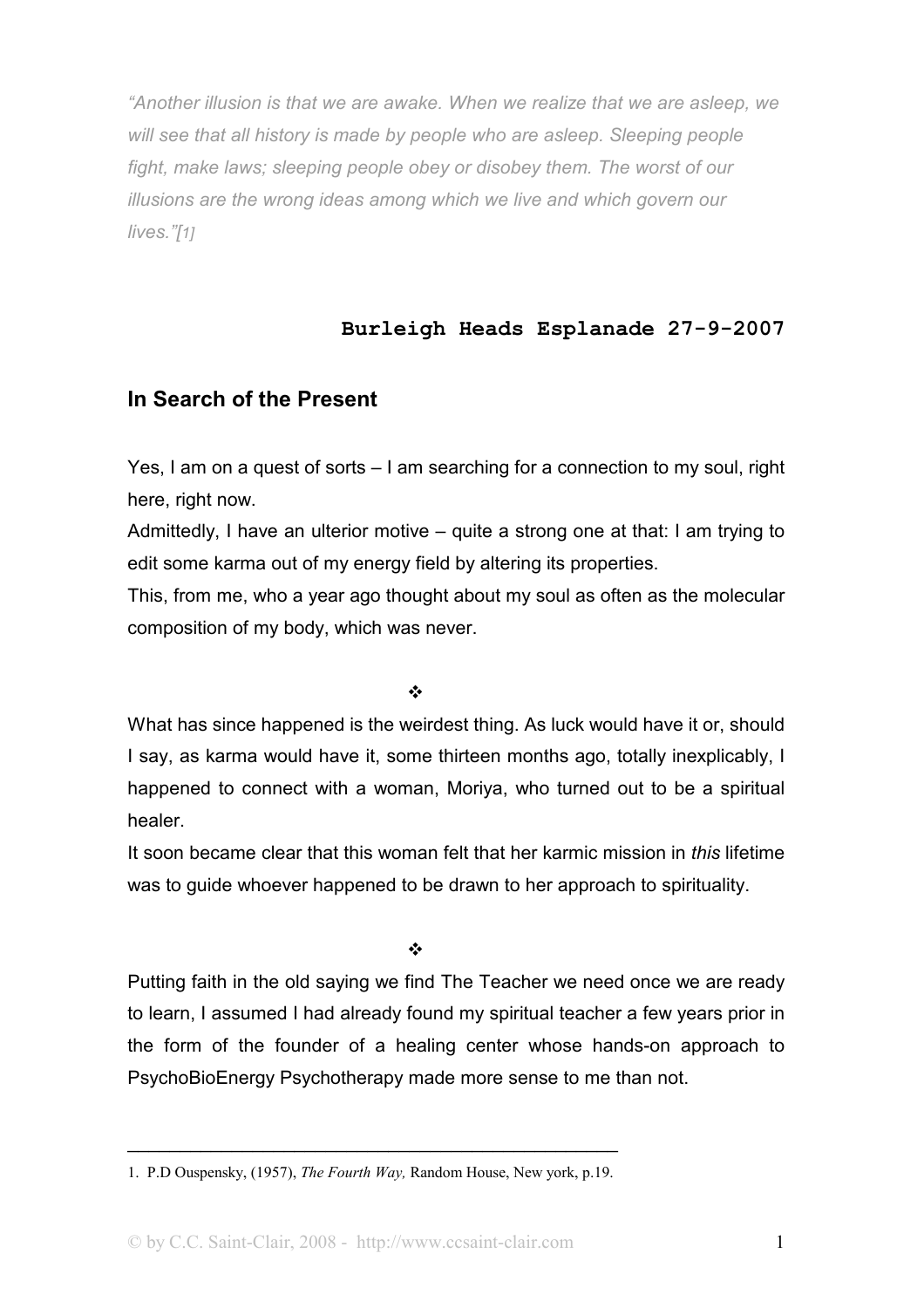Though each workshop cost \$500 to \$700 a weekend, a considerable drain of my savings, I felt privileged to attend all in the program over a two-year period.

 $\frac{1}{2}$ 

If it is true that enlightenment comes at a price, when scanning the advertising section in any of the top selling spiritual magazines, one would be excused for thinking that the \*price\* in question has to be of a financial nature. It therefore stands to reason that the proverbial single mother of two is not likely to get much enlightenment in this lifetime. And this is perhaps her karma.

 $\frac{1}{2}$ 

Though real wisdom cannot be bought, placebo *can* be. And a point worth considering is that, in matters of spirituality, we do not truly learn anything new. We merely remember what we already know from anterior lives.

The more the channel to our inner self is open, the easier it is to retrieve this memory.

Any \*new\* insight comes not from our ability to learn and absorb, but is accessed from our soul. The events that trigger a search for spiritual enlightenment are merely the catalyst that gets us moving.

 $\frac{1}{2}$ 

Moriya's spirituality is such that anyone who knows her initially thinks that this woman should live the protected life of a Rinpoche, a \*diamond\* in Tibetan terms, or at least that of a spiritual leader in a holy ashram somewhere in remote Galilee where the hills and the forests meet the sea.

There, she would be shielded from the hustle and bustle of modern living by a retinue of adoring disciples who would tend to her earthly needs, however basic, while keeping visitors at a respectful distance.

 $\ddot{\cdot}$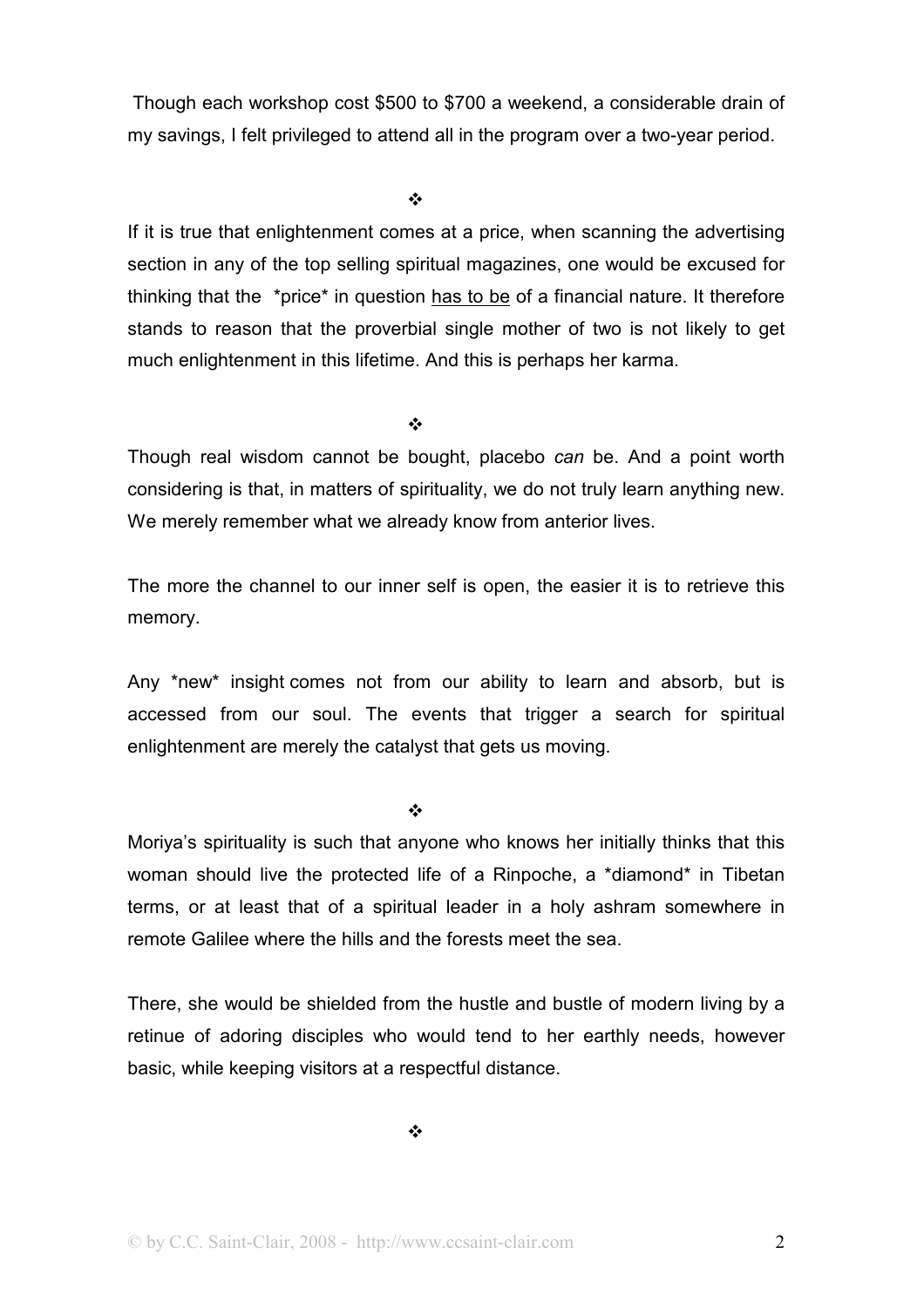Moriya is not a woman of great wealth, at least not in terms of money in the bank. She has to earn her living as most of us do and balance her checkbook at the end of every month but, oddly for a modern day spiritualist, she has not yet charged anyone, not even a *shekel* – she lives in Jerusalem – for any of the spiritual guidance she has been dispensing, humbly, quietly, in a selfless way for the past twenty years.

 $\frac{1}{2}$ 

For the truly spiritually evolved one, our blocked and somewhat \*charged\* energies can be energetically painful in ways I cannot even fathom but Moriya has accepted her mission as handed over to her by her soul - to make accessible and credible, from within an ordinary modern life, all that she knows, without the help of any spiritual-religious trappings whatsoever.

### $\ddot{\cdot}$

It is Moriya's belief that by living and working unprotected, and in the thick of it all, her inner strengths are best tested which, she says, frees her from the possibility of ever feeling that she is \*special\*. In addition, Moriya neither feels at risk of burning out by having her spirit energy drained out of her and/or of becoming victim of her own ego, two well-documented conditions that affect many otherwise well-intentioned and genuine spiritual practitioners.

## $\mathbf{r}$

Long story short, never in my wildest dreams had I ever thought the universe would connect me to someone like Moriya.

I was even less prepared to become such a person's spiritual protégée. And yet, it is how the situation has panned out, one enlightening email at a time, over the past thirteen months.

This morning I replied to email #369.

 $\frac{1}{2}$ 

Besides Moriya's fluid decoding and seamless interpretations of the anodyne, but symbolic \*messages\* that come my way via any of my daily moments, each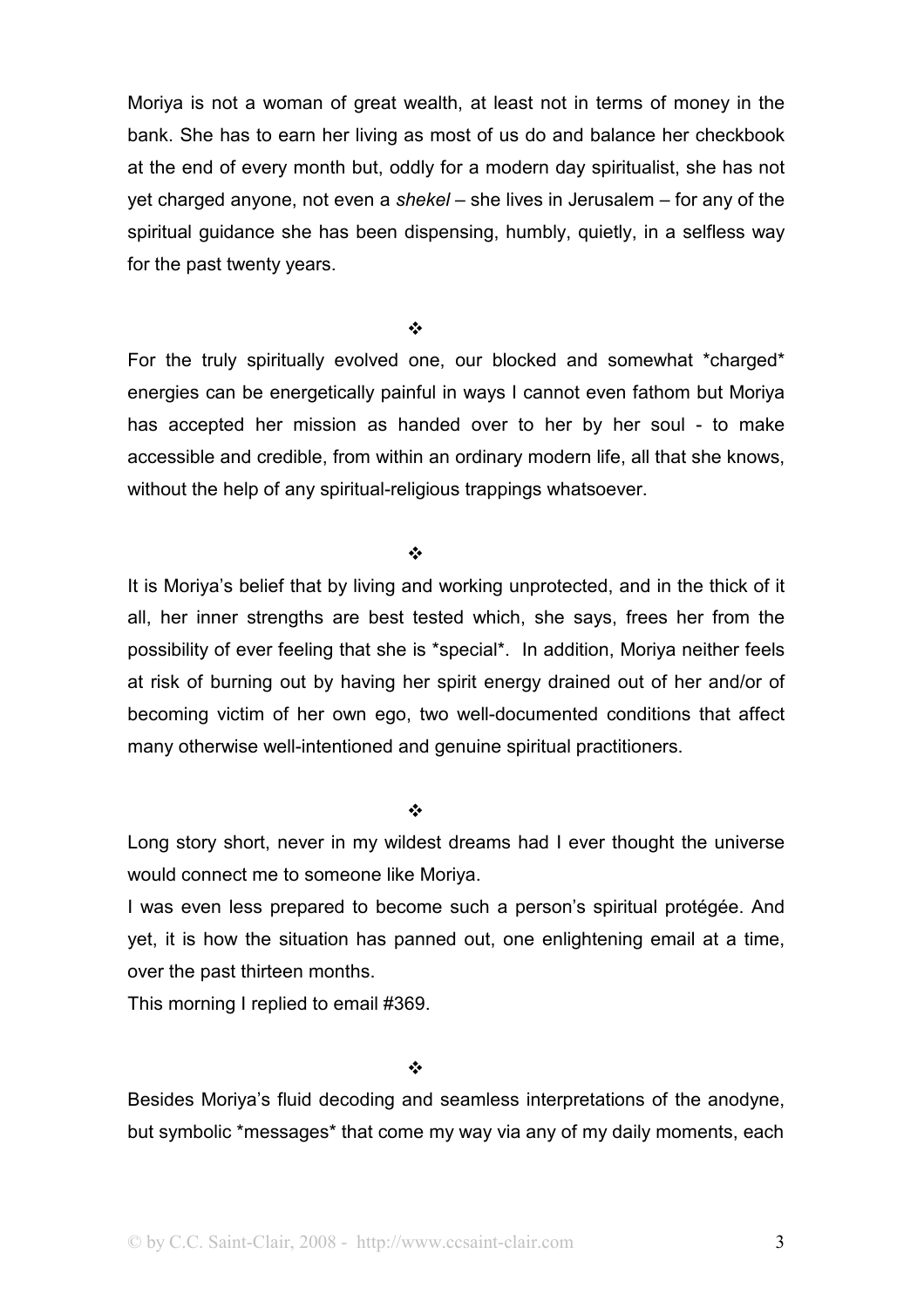email contains an eclectic mix of teaching points, spiritual parables, and pointed analyses distilled from the hundreds of books of which she has an intimate knowledge and which cover all strands of religious and spiritual disciplines, from the most ancient expressions of the human spirit to what is now considered classic and esoteric thinking in metaphysics. Moriya has made it her business, over the past twenty-years to read and accept - or reject - all that the major thinkers and theosophists have written on karma, the energy field, matters of the soul and reincarnation.

 $\frac{1}{2}$ 

Since Moriya has generously gifted me many of her books, a fair chunk of her private collection is now sitting on my bookshelf. Every time I run my hand across their spines, I am aware of the challenge each book yet unread is posing me. My time is as elastic as old putty. It is not expandable.

I bump along like a little pinball from one deadline to another, from one situation I feel I could have handled better to another I could have handled differently.

Even when I manage to not blot my notebook, the ghosts of moments – past and future - invade my thoughts like so many phantom-limbs.

Was I ever an octopus in a previous life? If so, why can't I reconnect with the octopus's ability to *just be* - one simple propulsion at a time?

 $\frac{1}{2}$ 

Moriya's approach to spirituality is the only one I have come across that requires no ritual, no picture, no mantra, no paraphernalia, no god worship, no expense of any sort, no workshops, no merchandising.

Put simply, we do not need anything beyond establishing a connection to our soul - this element of the divine, that is already within us, is all we need to tap into.

 $\frac{1}{2}$ 

As Moriya, herself, is a massive anthology of all of that is esoteric writings, when receiving her teachings first-hand, even books are optional, if not for the intellectual stimulation of reading source material.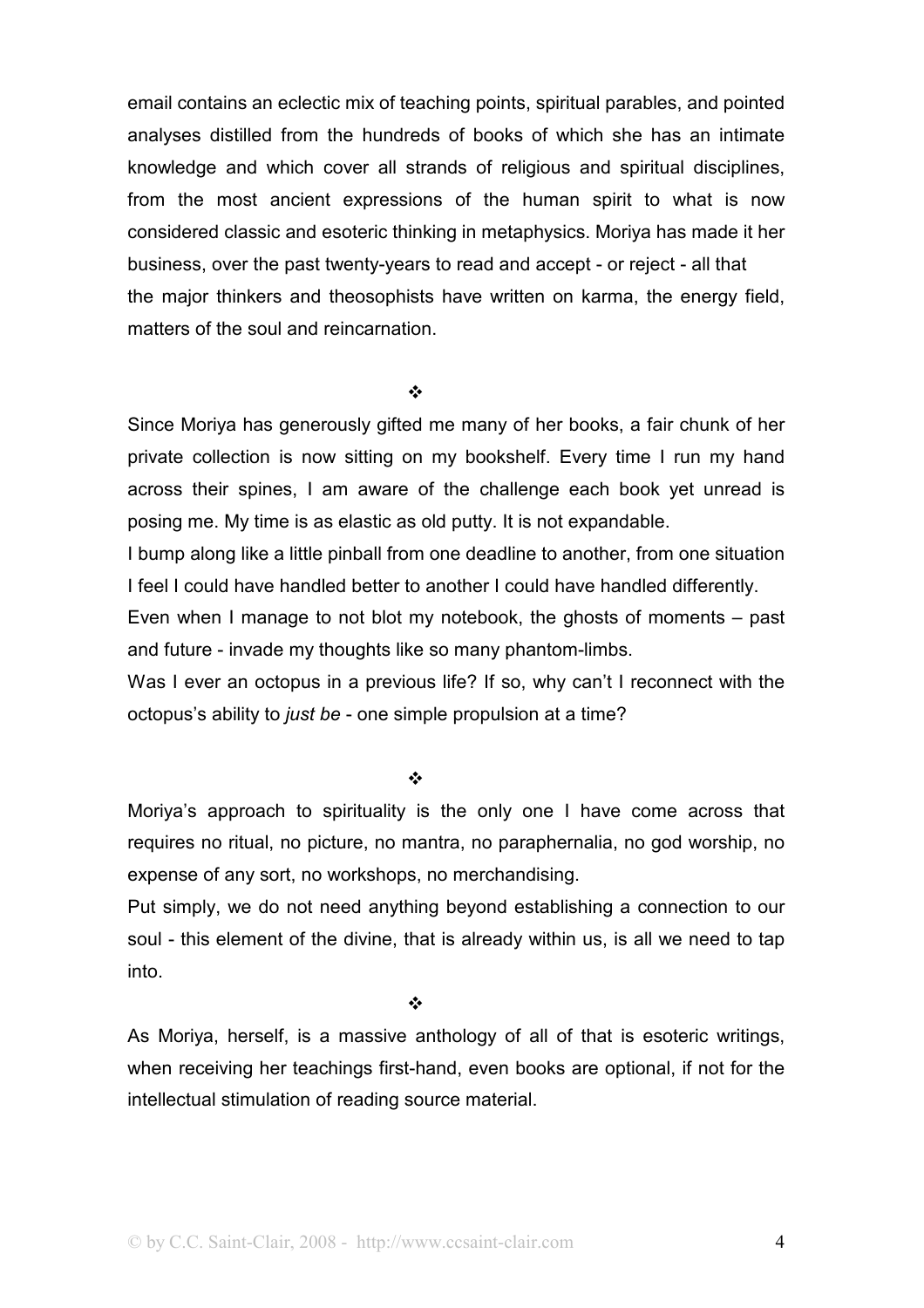Life, even a mostly pleasant life such as mine, has never stopped presenting me with challenges of varying emotional charge which, I have come to believe, probably stems from not having been anywhere near unconditional love, certainly not as a child and a young adult. Yet I know that if I could stop fretting for a moment - right here, right now, if I could stop sifting through a miasmic past while blinking apprehensively at the future, I do believe my days would flow better. Much better.

#### $\frac{1}{2}$

My life, you see, is enfolding right in front of my nose, under each of my fingertips, in the present, as I press each of the keys that make up these words. If I could just *be* in the present and *not* keep loading up \*now\* with the stale emotional clutter of yesterday, of \*the last time\*, of whenever, if I could refrain from playing forward ethereal scenarios released by an insecure mind, I believe the quality of my energy field would shift.

I believe it would allow me to be more like a little mountain spring - fresh, clean and transparent.

I believe I would not only be better at all that I do, as being a woman, someone's partner, a high school teacher, a daughter, a friend, a writer, but I would also have time to become a serious reader of inspiring thoughts with a lot of extra time on my hands in which to contemplate the meaning of my soul's current life, this life - my life.

*\_\_\_\_\_\_\_\_\_\_\_\_\_\_\_\_\_\_\_\_\_\_\_\_\_\_\_\_\_\_\_\_\_\_\_\_\_\_\_\_\_\_\_\_\_\_\_\_\_\_\_\_\_\_\_\_\_\_\_\_\_\_\_* 

# *"And WHO are you?"* **you might ask.**

A few months ago I would have answered by rattling off personal specs: gender, age, profession, sexuality, social status, personal achievements, hobbies, likes/dislikes and so on.

Over the past few months, however, I have come to realize that I, C.C., am but an ego, a persona - the physical and physiological incarnation of my soul – and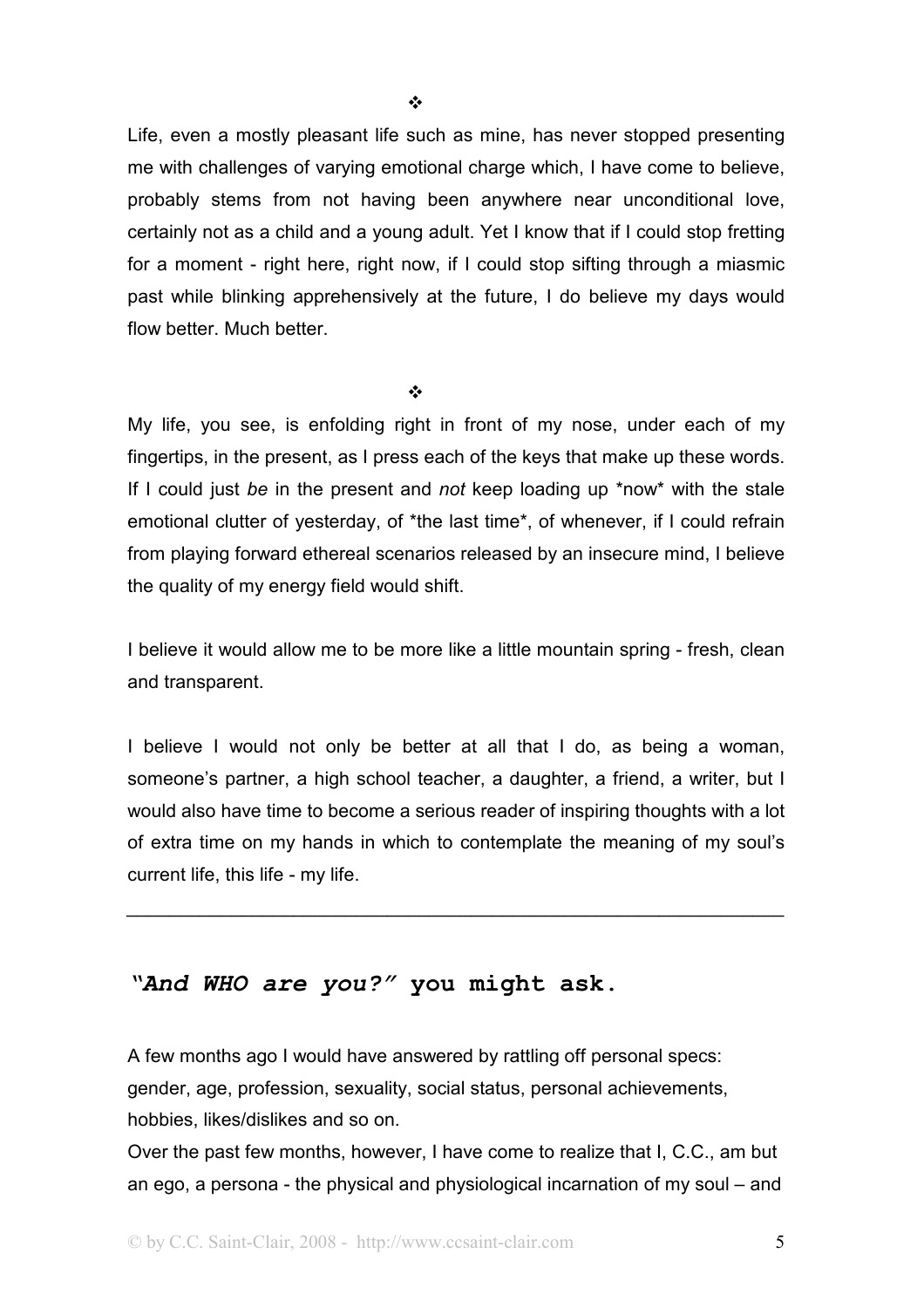this is a concept I am still struggling with although intellectually I do understand it.

Roughly, as V, one of the main characters in *V for Vendetta* explained, "What was done to me created me."

 $\frac{1}{2}$ 

Until recently, I believed that the ME whom I tidy up every morning in front of the mirror was ME from the inside out - *my* choice of me, as I crafted myself minute by minute over the past fifty years - matured to perfection. Now, I accept that all of what makes Me, this \*individual\* who needs to be seen, not necessarily heard, is not the end product of any creative free choice, as my Leo star sign would like to suggest.



## $\frac{1}{2}$

Who is this Me, strong and independent that feels all droopy on Day 2 of a miserable cold.

Who is this Me, normally so calm and collected, who \*loses it\* when my partner, my mother, my boss, the person in the queue ahead of me *pushes one of my buttons*?

Can I really look in the mirror and say that I know *who I am?*  Or can I accept that whatever I see in the mirror and what others perceive of me is all there is to me?



[2]

------------------------------------------------------------------------------------- 2. Masks by Jonathan Becker, http://www.theater-masks.com/commedia-masks.html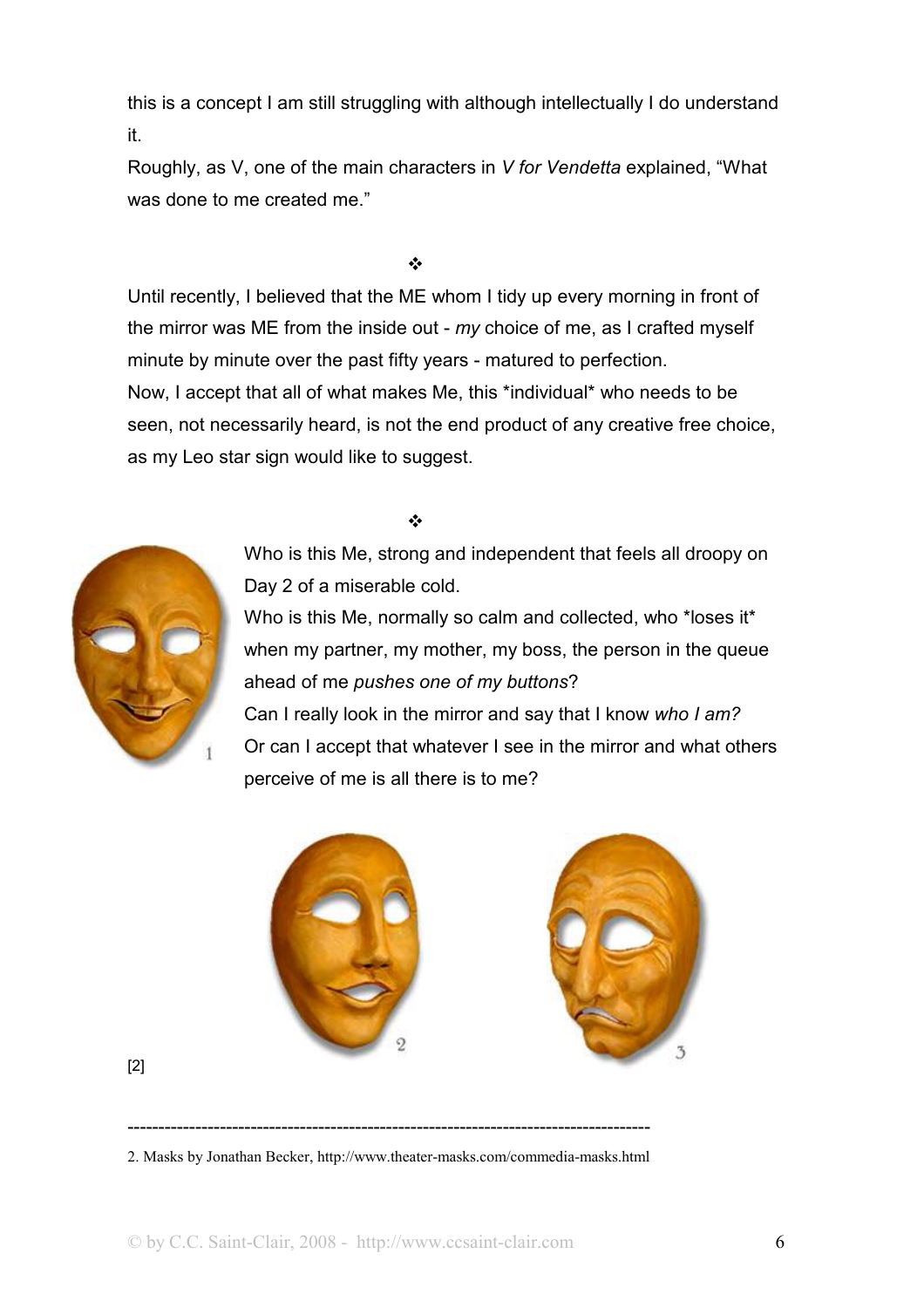Technically I am both Jewish and Catholic - the former because any child borne to a Jewish mother is Jewish by default. The latter because my paternal grandparents had me baptized when I was just a few months old – possibly in the hope of counter-acting any inherited Jewish tendencies.

Then, for reasons definitely beyond my control, I endured three years in a school run by nuns where the First Communion followed by Confirmation were compulsory for all Catholic students.

 Having said that, as far as I am concerned, there is no god, great or small only a huge cosmic force, yes, a creator of absolute order and precision, and an arbiter that keeps checks and balances through karma, personal and global – the same force that keeps the planets spinning however they need to spin to maintain life on earth.

However, what chaos there is in our lives, in our world, on our planet is 100% \*man\* made.

 $\frac{1}{2}$ 

**Me, my, myself** and **I** – all four of us are one thinking, loving, eating, spending, working, drinking, ego-driven […] *entity* – I almost said \*zombie-like\*, because mostly asleep, but I pulled back thinking it might sound a little too hardcore at such an early stage of my ramblings.

 $\cdot$ 

I accept that I am a divided entity: I have an intellectual self, an instinctive self, a moving self and, not least of all, an emotional self.

## $\frac{1}{2}$

Though I consider myself a rather mature, introverted and quiet sort of person, I accept that my four selves, as ego-centric as juveniles, are running \*my\* show as, as for now, they have a will of their own.

## $\frac{1}{2}$

I accept that I am the main source of my own misery. Well, not me, C.C. but, me, as my ego-persona, which is really me, C.C.. Arrghh!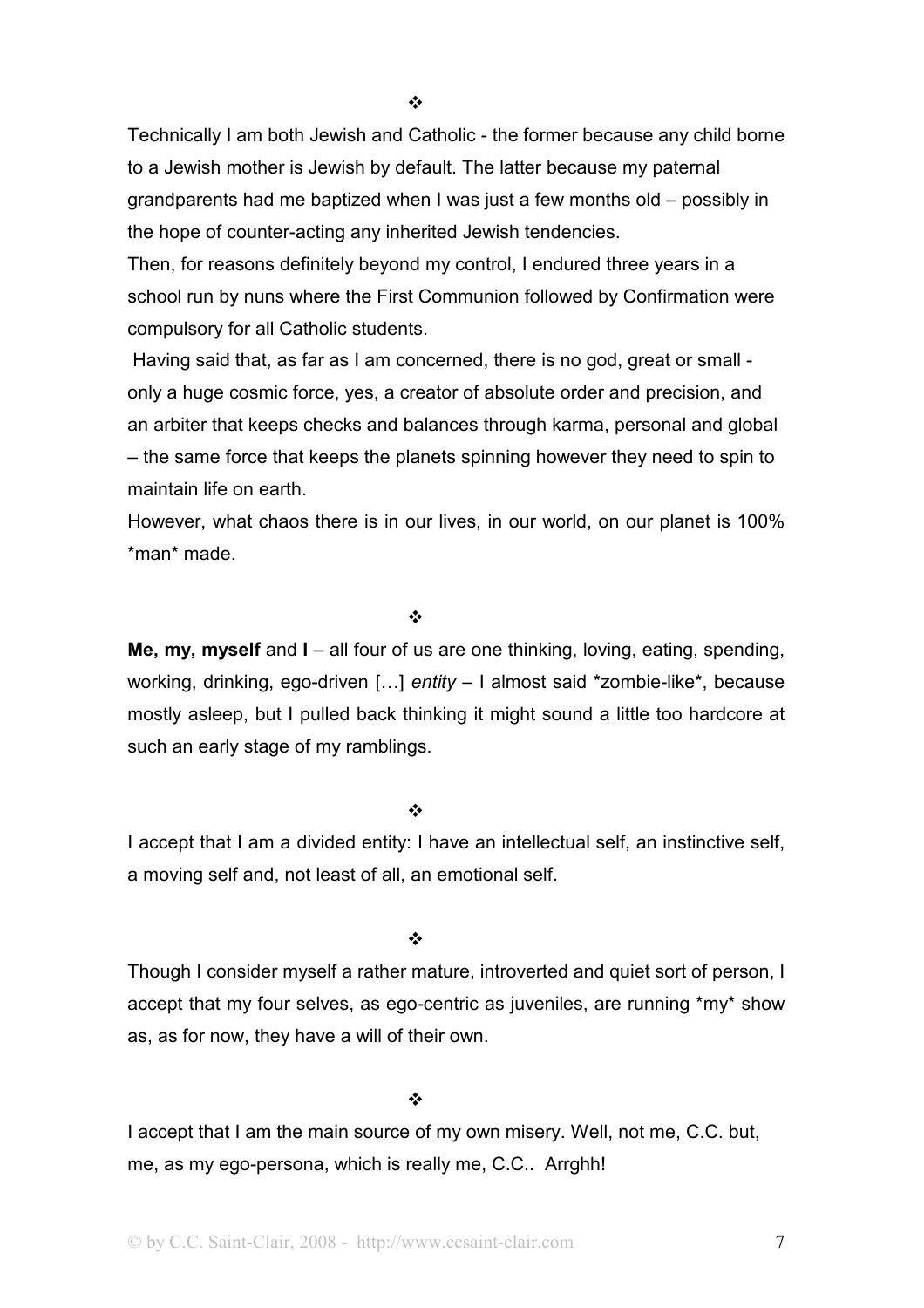I accept that my moods, my anxiety, have a twin corollary imprinted in my energy field.

 $\frac{1}{2}$ 

 $\frac{1}{2}$ 

**Reality check #1:** I am made up of approximately 70% to 80% liquids and though my brain is the single heaviest part of me and the most documented, sliced, diced and quartered on innumerable science programs, I can only access a fraction of its power and, basically I don't *really* understand what makes it tick.

 $\frac{1}{2}$ 

**Reality check #2:** My personality has been molded by an imprecise series of events; two or three massive ones, but mostly what has shaped ME is the repetitive imprint left on my psyche by a series of relentless, but seemingly innocuous happenings – *life, as interpreted by me*.

### $\frac{1}{2}$

## **Reality check #3**

All I have described above is, after all, not the real me. I have simply described my ego-persona – my soul's vehicle in *this* lifetime.

The real ME is my soul.

My ego-persona, me, as C.C., is not having much fun at the moment because I am not whom I thought I was - yet I am not in need of a straightjacket.

I am not delusional.

In fact, I have probably never been more aware of my constructed self as I am at the moment.

## $\frac{1}{2}$

I used to think I was my own person and that, since I had always lived in \*free countries\*, all that I did was act out free will.

In reality, all that I *do* and *feel* and *say* has been pre-determined by the miasma of previous actions and reactions that go so far back my human mind cannot deconstruct it.

Put bluntly, I react freely to an endless range of stimuli, yes. But I do not act out of free will. I do not believe anyone does.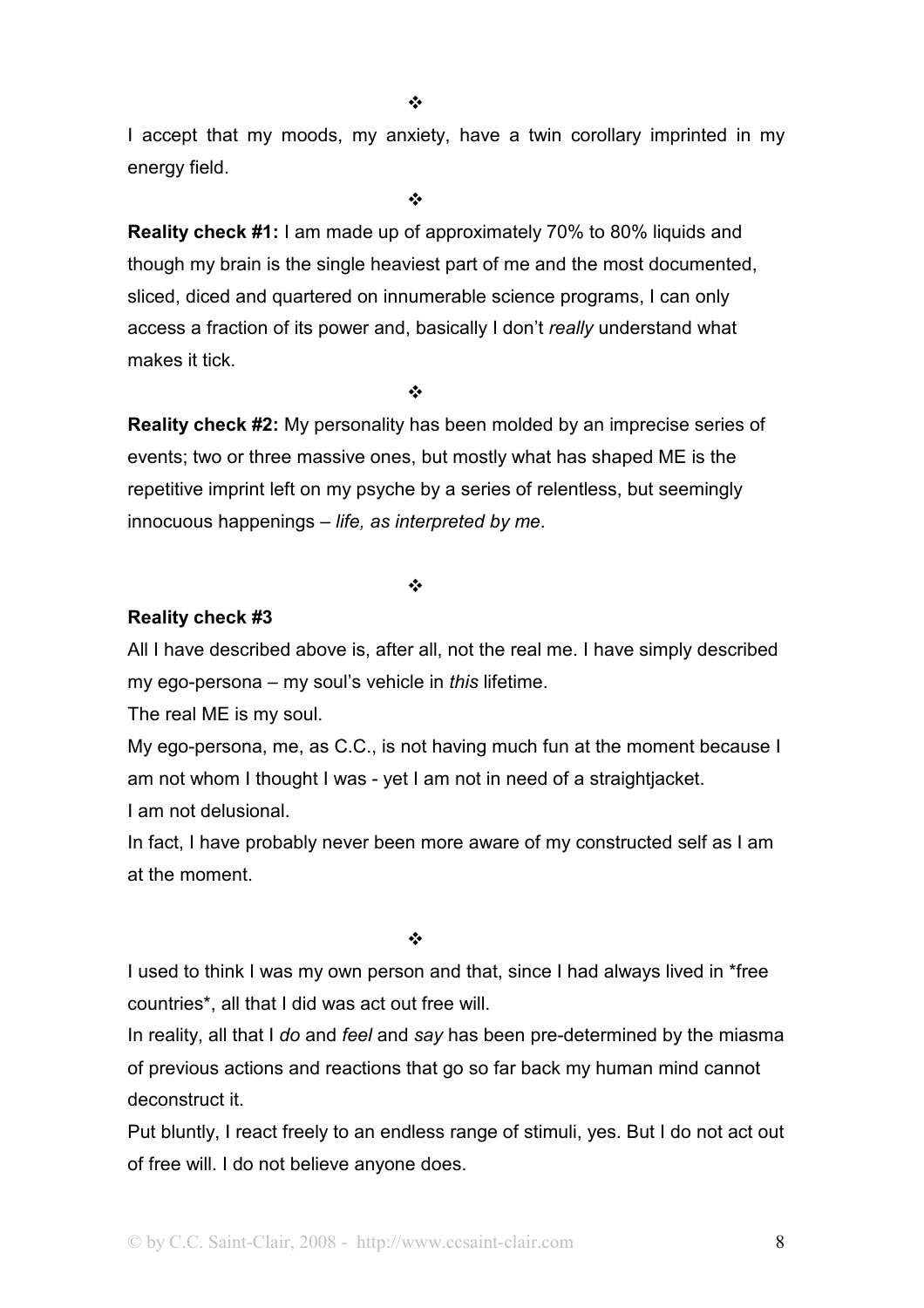*There is a story about a man who came to visit a spiritual teacher and the teacher inquired: "Why did you come in with all this crowd of people?" The man whirled around in astonishment to see who had snuck up behind him.* 

 $\mathbf{A}$ 

*"Of course," Moriya explained, "there was no one. The 'crowd of people' that he came with is his clutter of old ideas; the conventional, but arbitrary, concepts of right and wrong, good and bad, and about love, life and death. He lugged all this around with him wherever he went, as people do.* 

*"In order to be free of our ourselves," she added, "to flow spontaneously like water, and have faith in the course of things - knowing that our soul, our true mother, will never fail us - we need to discard all this baggage of conventional values."*

## $\ddot{\cdot}$

Clearly, objective thinking seriously kills the fun factor. It's a real dampener. In fact, the only way I can begin to understand \*who\* I am is by keeping my ego-persona very still.

By not saying anything.

By not wanting anything.

By not making anything happen.

By not \*touching\* anything energetically – by not reacting to the programmed knee-jerk reactions that make our personality.

## $\mathbf{A}$

We all agree that we cannot drag any of our possessions to wherever souls migrate to, once six feet under ground.

\*Possessions\*, in this text, refers to any baggage – emotional or physical - that weighs us down; any clutter that turns us, inside and out, into the familiar cartoon image of a turtle with its house stacked so high it totters on its back. I am sure you have seen it - the expression on that turtle's face is always one of incomprehension and weariness.

This cartoon turtle never smiles because this turtle does not understand how her possessions have become so heavy.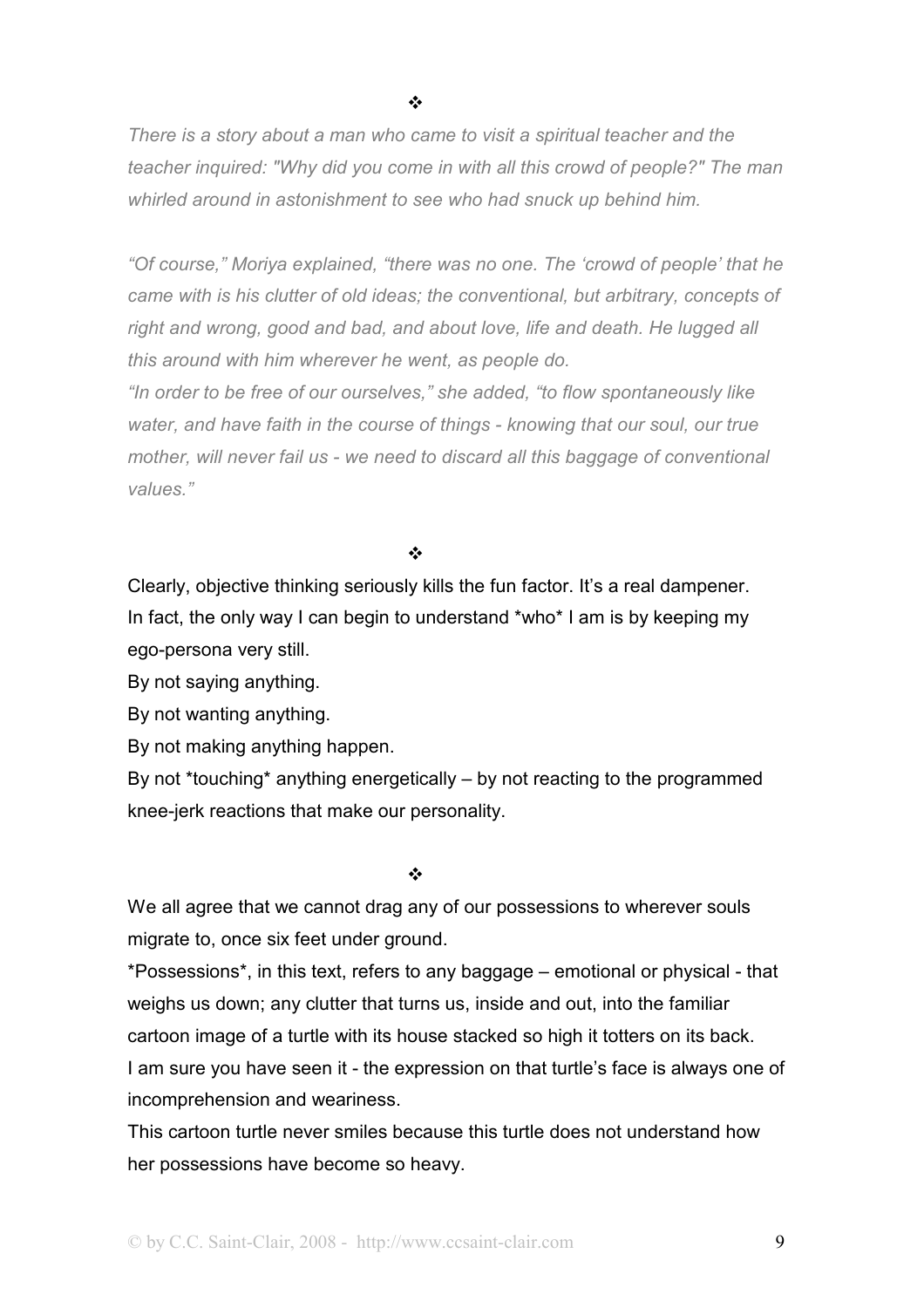## She does not know how her clutter has become so unmanageable.



[Oops, sorry! This is not quite the turtle I had in mind but, at short notice, this one will do]

 $\odot$ 

Does this mean spontaneity has to go and I have to develop the personality of a cucumber? Not if I find a way to be in the moment, as I do \*spontaneity\*.

#### $\mathbf{A}$

*On the train to Brindavan, a Swami sits beside a common man who asks* 

*him if, indeed, he has attained the self-mastery that the title "Swami" implies.* 

*"I have," says the Swami.* 

*"And have you mastered anger?"* 

*"I have."* 

*"Do you mean to say that you have mastered anger?"* 

*"I have."* 

*"You mean you can control your anger?"* 

*"I can."* 

*"And you do not feel anger?"* 

*"I do not."* 

*"Is this the truth, Swami?"* 

*"It is."* 

*After a silence the man asks again: "Do you really feel that you have controlled your anger?"* 

*"I have, as I told you," the Swami answers.* 

*"Then, do you mean to say, you never feel anger, even --"* 

*"You are going on and on -- what do you want?" the Swami shouts. "Are you a fool of a man? I have already given you an answ--"* 

*"Oh, Swami, this is anger. So, I was right. You have not master--"* 

*"Ah, but I have," the Swami interrupts. "Have you not heard about the* 

*tormented snake that lived near a temple? Let me tell you the story.* 

*On a path that went by a village in Bengal, there lived a cobra that used to bite people on their way to worship at the local temple. As such incidents increased,*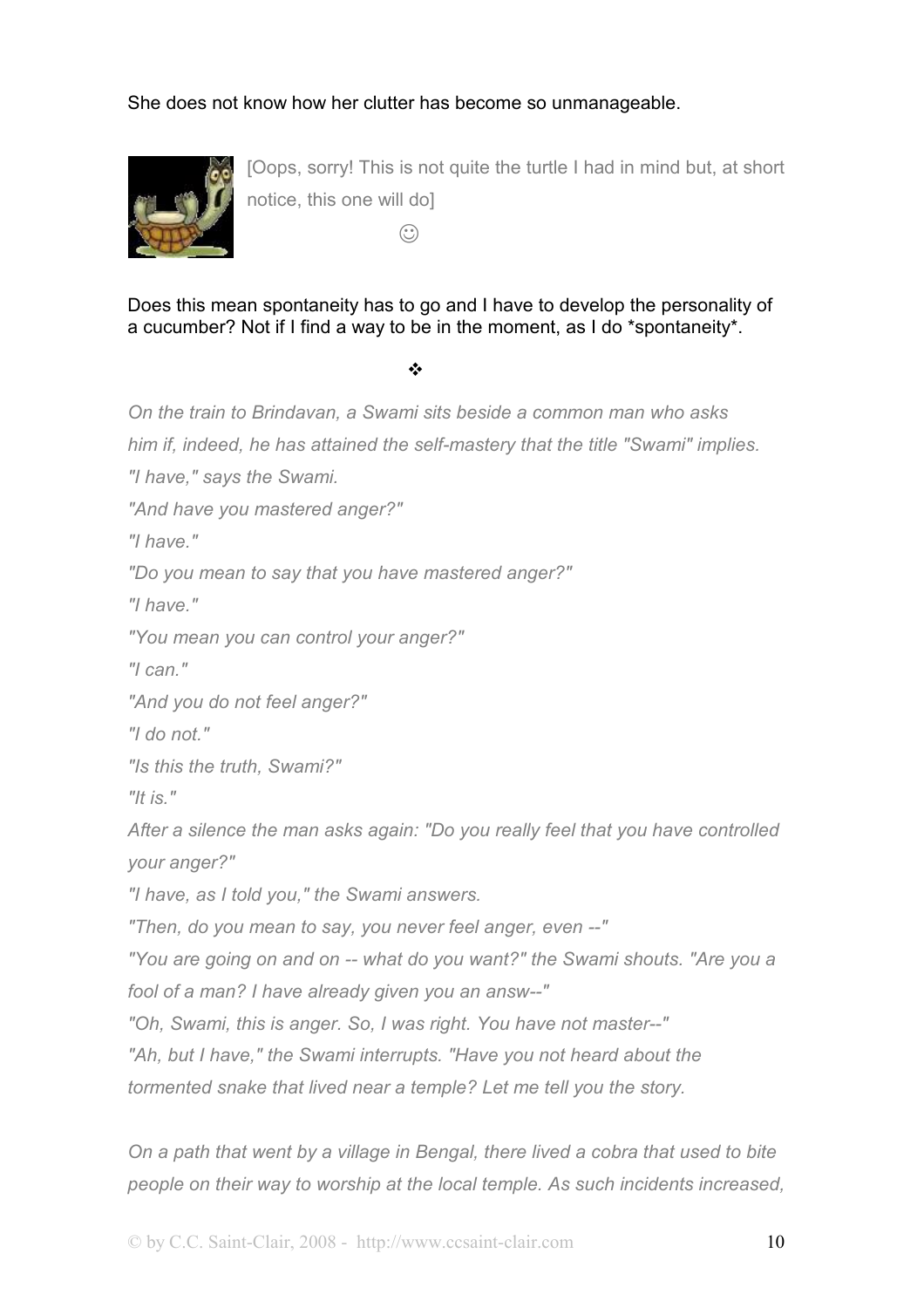*everyone became fearful, and many refused to go to the temple. The Swami who was the master at the temple was aware of the problem and took it upon himself to put an end to the problem. Taking himself to where the snake dwelt, he used a mantra to call the snake to him and bring it into submission.* 

*The Swami then said to the snake how wrong it was to bite the people who*  walked along the path to worship. He made the snake promise sincerely that it *would never do that again.* 

Soon afterwards, the snake was spotted upon the path by a passer-by but it *made no move to bite. Once it became known that the snake had somehow been made passive, people grew unafraid.* 

*It was not long before the village boys were dragging the poor snake along by the tail, as they ran laughing here and there.* 

*When the temple Swami passed that way again, he called the snake to see if he had kept his promise.* 

*The snake humbly and miserably approached the Swami, who exclaimed, "You are bleeding! Tell me how this has come to be".* 

*The snake was near tears and blurted out that he had been tormented ever since he had begun keeping the promise made to the Swami.* 

*The Swami shook his head. "I told you not to bite", he said, "but I never told you not to hiss!"[3]*

## $\frac{1}{2}$

The best way I can connect with the real me is by *being* in the moment. Not by interpreting and analyzing the moment to keep the sweet bits and spit out the rest.

And being in the moment is what I can *not* yet do with any measurable success. But then again, I know I should not even be measuring and comparing anything.

So, it is back to Square One and the practice of *just being* - and observing.

 $\mathbf{A}$ 

I have accepted the challenge of interacting with the REAL me.

## 3. D. Boyd, (1974), Rolling Thunder, Dell Publishing, New York, p.104.

---------------------------------------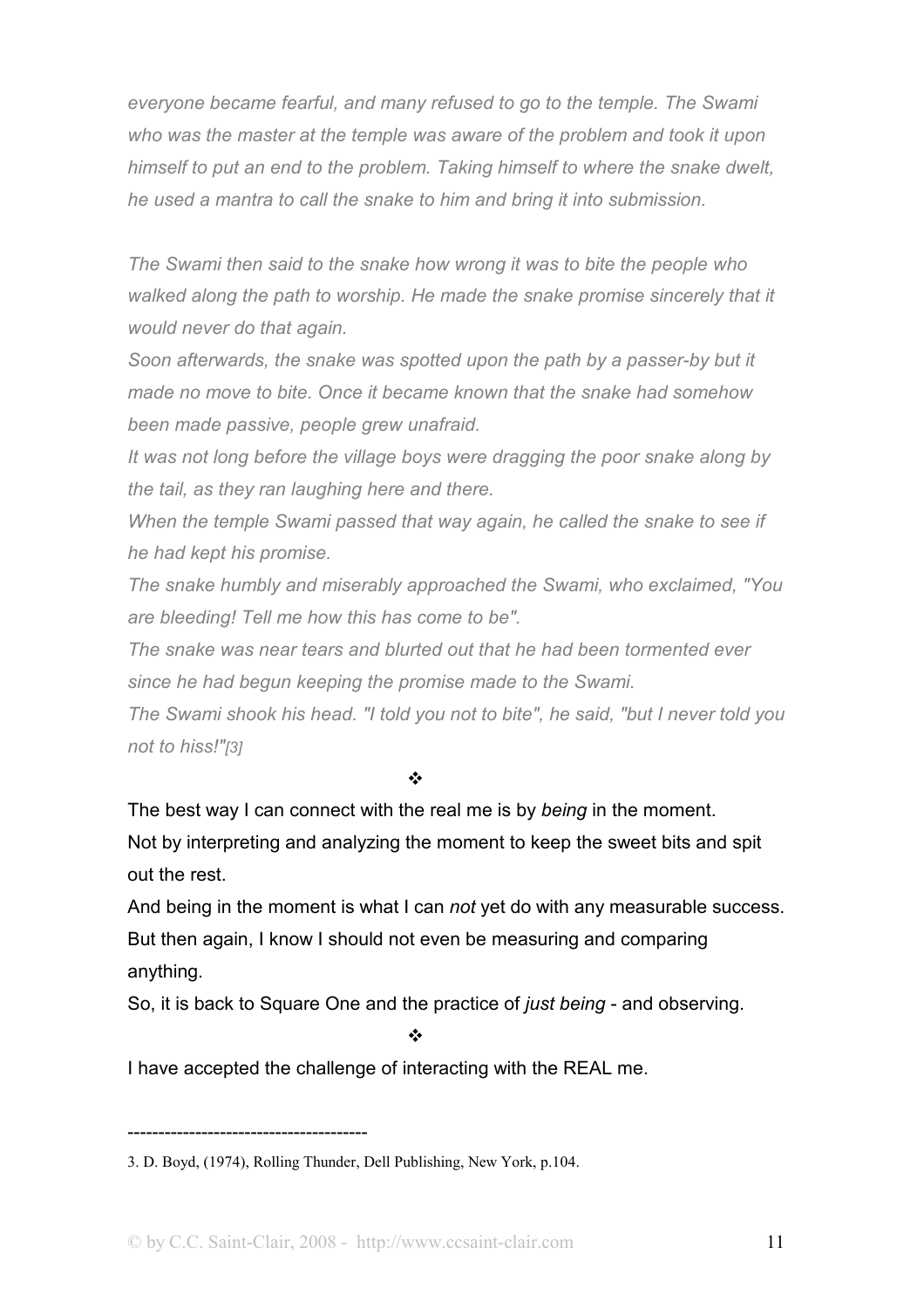It is what my quest, the search for the present- moment, under Moriya's guidance, is all about.

 $\frac{1}{2}$ 

In his preface to **Understanding the New Religions**, Jacob Needleman recalls the first class he attended as a student of philosophy. When the instructor asked the class what they expected from the course, Needleman responded enthusiastically, 'I want to know the meaning of life'.

*"I will never forget the silence that followed. At first, I simply did not understand it: I assumed the teacher was waiting for me to say more, and so I went on talking while vaguely beginning to suspect that something was not quite right.* 

*I don't remember anything of what I said, only that it all centered around the question, 'Why are we here?'* 

*Suddenly, I noticed that the teacher was smiling. I almost said 'sneering' but that would probably be an exaggeration. At the same time, I noticed my classmates shaking their heads and I heard some sniggering as well.* 

*I stopped cold. 'Go on, go on', I was told.* 

*Bewildered and frightened, I did try to go on and speak about all the questions that had been troubling me, but my voice was hollow and I soon had to stop.* 

*After another terrible pause, the teacher said (and this I remember precisely):* 

*'Yes -- well, that is exactly what philosophy is not about. You are not going to get psychiatric help here (great laughter), or religious guidance (more laughter). No, you are going to be taught what it means to think clearly and well, to examine your presuppositions, to criticize and argue. That is philosophy'."* [4]

4. A. Keightley (1986), *Into Every Life a Little Zen Must Fall,* Wisdom publications, London p.19.

\_\_\_\_\_\_\_\_\_\_\_\_\_\_\_\_\_\_\_\_\_\_\_\_\_\_\_\_\_\_\_\_\_\_\_\_\_\_\_\_\_\_\_\_\_\_\_\_\_\_\_\_\_\_\_\_\_\_\_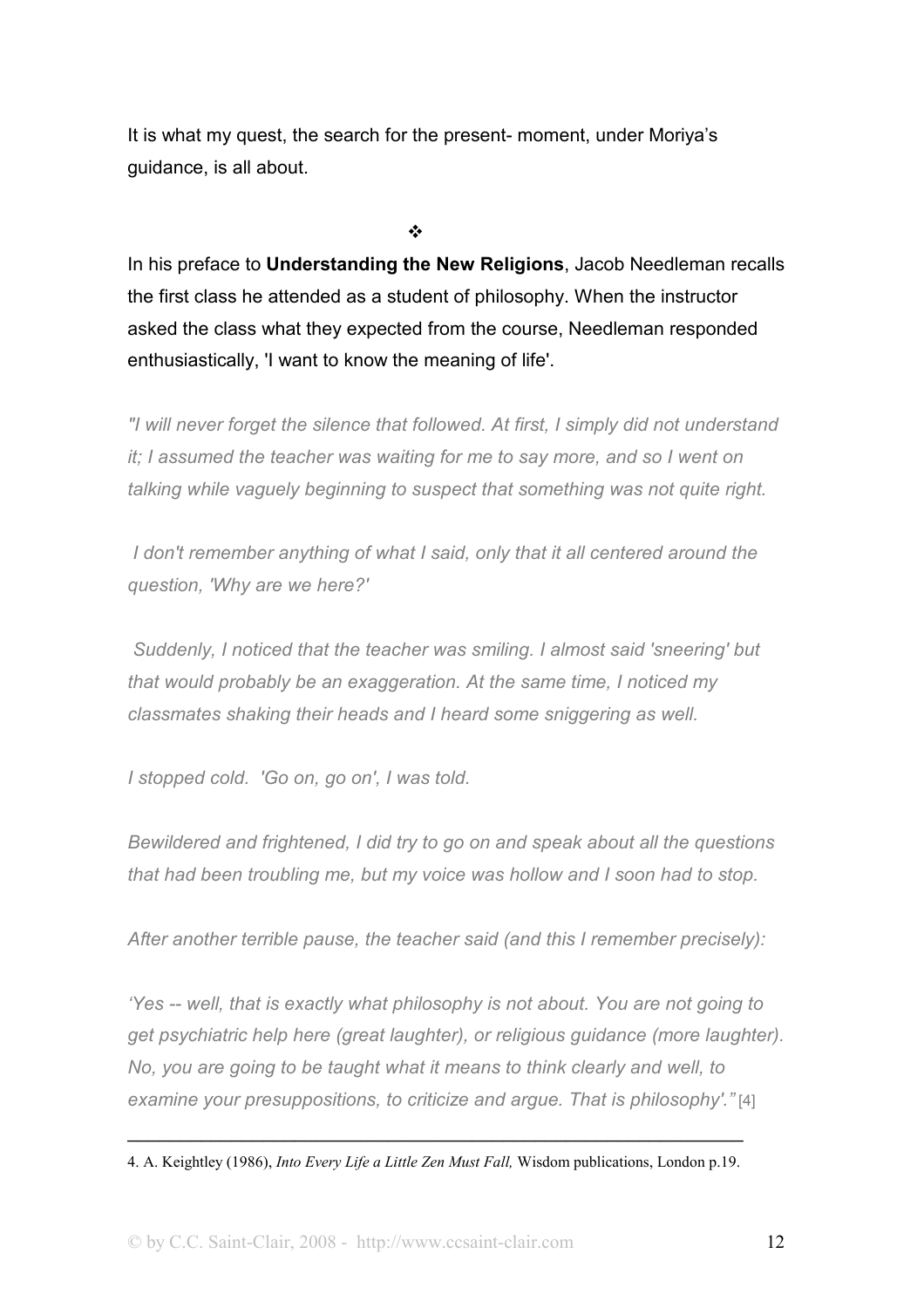Personally, it is the exploration of this type of thinking, which is also Moriya's, that is keeping me interested in the fathomless and all encompassing topic we are discussing here.

 $\star^*$ 

Over the past thirteen months, I have come to trust Moriya as implicitly as I do my life-partner – certainly much more than any doctor, specialist, healer, therapist, I have ever had to consult. Even more than the highly respected, and genial psychiatrist-healer who, some five years ago, decided that all I needed to get over my childhood issues was to take up chakra meditation. It is under her guidance that, on a weekly basis, I began the healing of my energy field and a couple of years later, met my first spiritual healer, the woman I was talking about earlier.

If it had not been for these two women's approach to matters of the soul, I would never had been able to recognize Moriya as a true spiritual guide - my spiritual guide.

Neither would I have been open to accept trustingly the regular sessions of distant healing she directs at my energy field. Meeting these three women, in the sequence just described, amounts to synchronicity at its best.

❖

So "what's a good woman to do" when, like myself, she gets so frustrated by her struggles with the practical application of basic spiritual tenets?

If this woman is ME, she sorts out what her head and heart have come to *accept* from what she *understands* but has not yet integrated - the stuff that tests her mettle as she is finally awake and on The Path.

 $\mathbf{A}$ 

I am so totally convinced that you, and many readers, will value a shortcut of the teachings I have been receiving from Moriya that I propose to commit what I can to paper – *with her explicit support and encouragement.*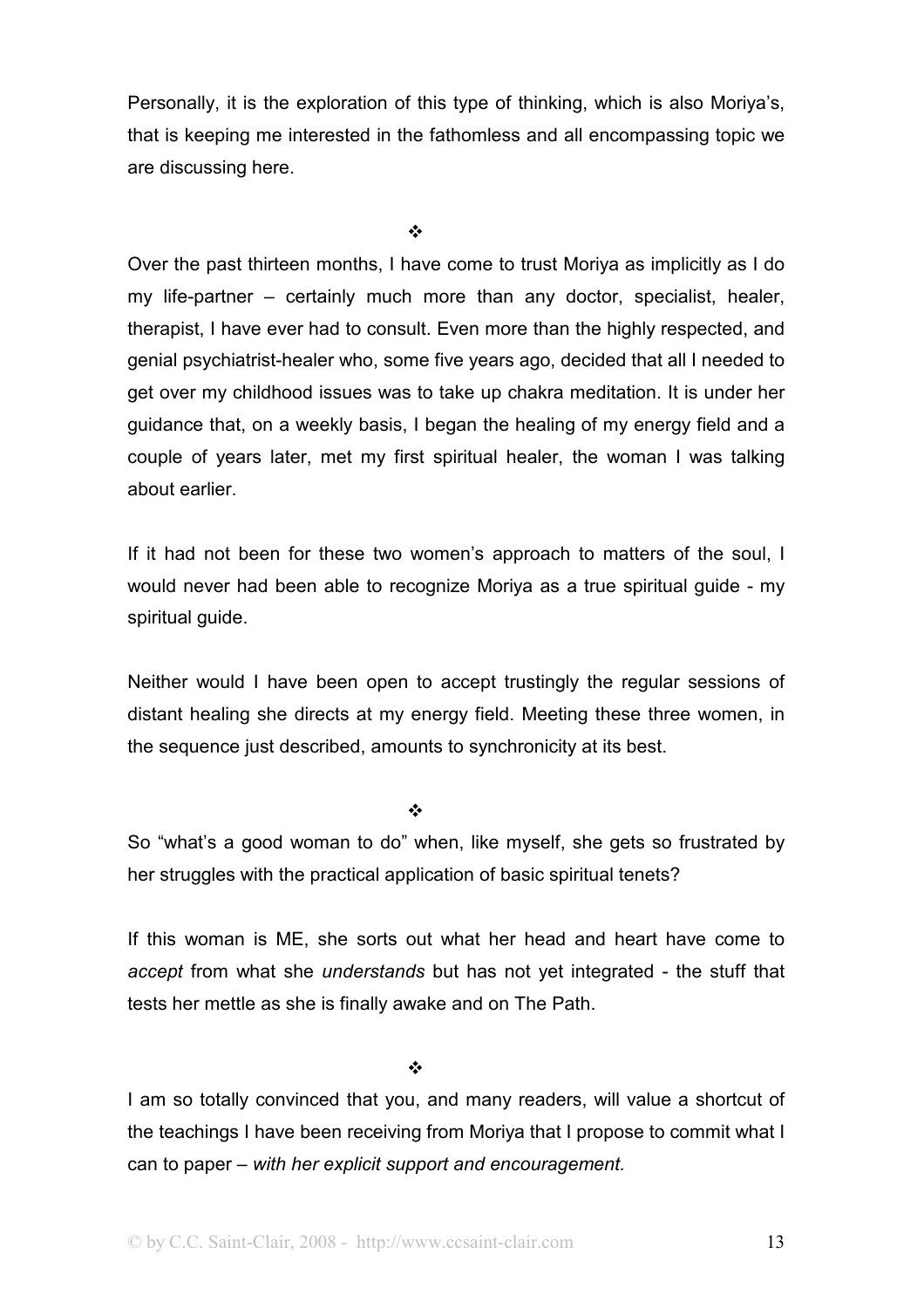Once I had begun sorting through the notes derived from my correspondence with Moriya, with a view to embarking on this project, I came to the page in Andrew Harvey's, **Journey to Ladahk,** where Thuksey Rinpoche tells him, a writer and a poet in search of self, *"You do not need to stop working, but you need to strive for a new relationship with your work. You do not need to stop writing, you need to explore another way to write, to build another awareness to write from. You will probably not find this quickly. You will need patience.* 

 *Many people will tell you that you are misguided, ridiculous. You must listen to what they have to say, learn from their criticisms, but not be swayed by them."[5]*

That brought a great grin to my lips.

 $\frac{1}{2}$ 

As I expose the sky-high citadel of my struggles with the lessons that are forcing me well beyond my comfort zones to expand my mind and my heart to finally grapple with concepts never previously considered, I will at the same time share Moriya's interpretation of all that I find relevant to the topics discussed in any one section.

 $\frac{1}{2}$ 

I will keep this as free as possible of both mumbo-jumbo hype and the highfalutin language of academia, hopefully as clear as the waters of that little mountain spring. Hopefully, I will be able to give it back to you as fresh and clean as distilled by Moriya herself – for you to find as refreshingly fresh and full of light, as I do.

 $\frac{1}{2}$ 

And so today, though I still only stand a little further up The Path, both my feet are firmly planted on it, as I experiment with the elusive but corner-stone concept of the absence of the \*moment\* in our wakeful hours, as discussed by Alan Watts in **The Way of Liberation**:

"We are living in a culture entirely hypnotized by the illusion of time in which the

\_\_\_\_\_\_\_\_\_\_\_\_\_\_\_\_\_\_\_\_\_\_\_\_\_\_\_\_\_\_\_\_\_\_\_\_\_\_\_\_\_\_\_\_\_\_\_\_\_\_\_\_\_\_\_\_\_\_\_\_\_ *5. A. Harvey (1983), A Journey In Ladakh, Houghton Mifflin Company, Massachusetts, p.174.*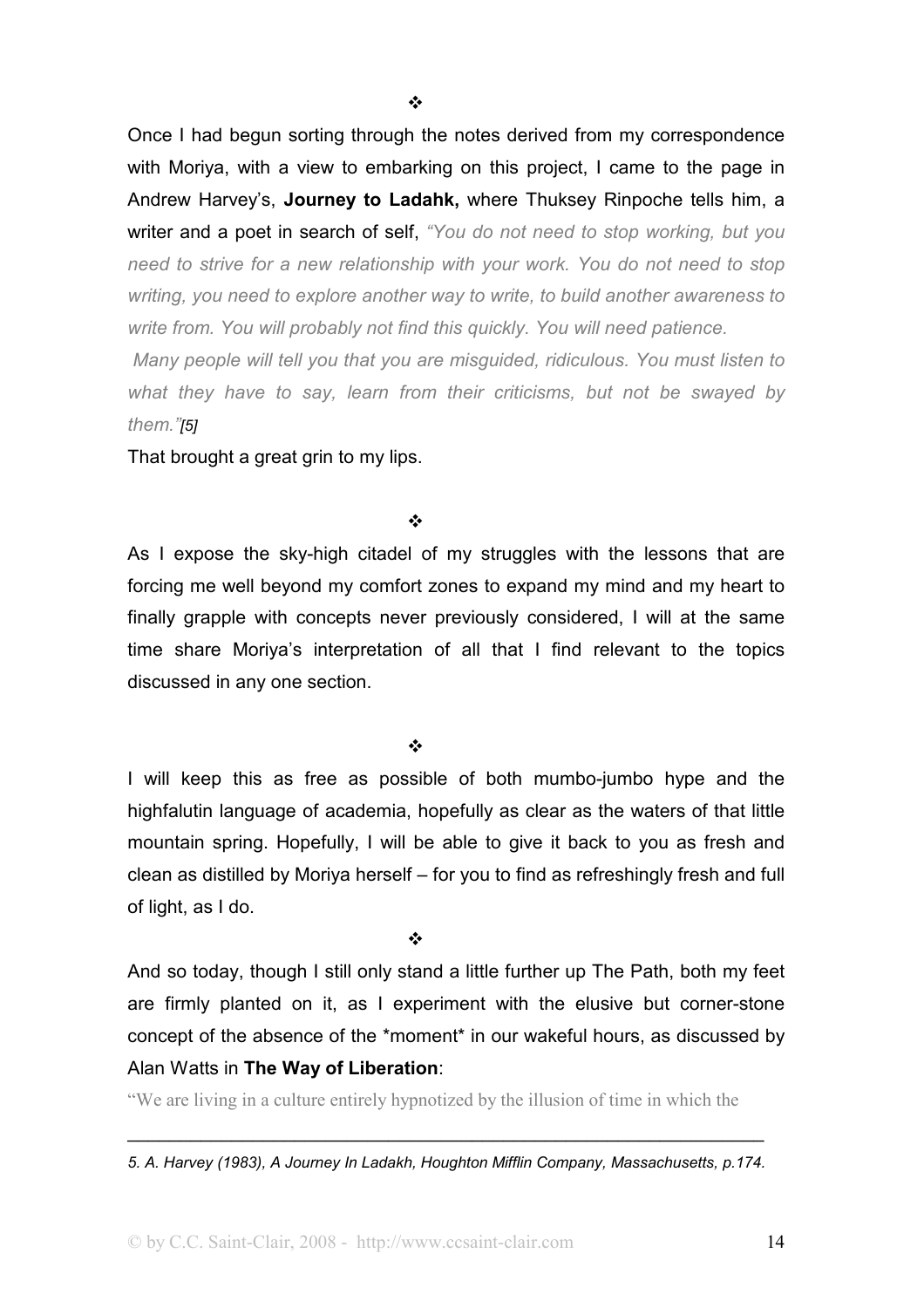*so-called present moment is felt as nothing but an infinitesimal causative past and an absorbingly important future. We have no present. Our consciousness is almost completely preoccupied with memory and expectation. We do not realize that there never was, is, or will be any other experience than present experience. We are therefore out of touch with reality. We confuse the world as talked about, described, and measured with the world which actually is."* [6]

 $\frac{1}{2}$ 

One word of warning, even about the greatest philosophers and theosophists: all we can accept from them is their ideas.

Like most sport coaches who train high-profile athletes without themselves living the daily rigor they impose, most great thinkers have not, themselves, excelled in the spiritual actualization of their own beliefs. Alan Watts, considered by many as one of the greatest minds of the twentieth century, was no exception.

In fact, the old *do as I say and not as I do* motto is best kept in mind when reading what the world's greatest philosophers say on matters most of us have neither time nor inclination to think about. That way, we do not risk being either hypnotized by the brilliance of such great minds or tempted to disregard them for being as flawed and damaged as the rest of us.

Having said that, I am totally convinced that Moriya *walks the talk* of her teachings.

## **Lesson 1 – Be Here, Now!**

Though her life is hectic, Moriya tends to the connection to her soul daily, moment by moment, as she bounces email and faxes in cyber space for most of the same work-reasons we do. She tends to this connection while she edits manuscripts and theses for a select few professors in Jerusalem. She tends to this connection while neighbors drop in unexpectedly and through the incessant ring of the phone.

"Typing," she says, "as a mechanical task equalizes the spiritual side in me."

<sup>--------------------------------------------------------------------</sup>  6. A. Watts (1995), The Way of Liberation, Weatherhill, NY, p. 91.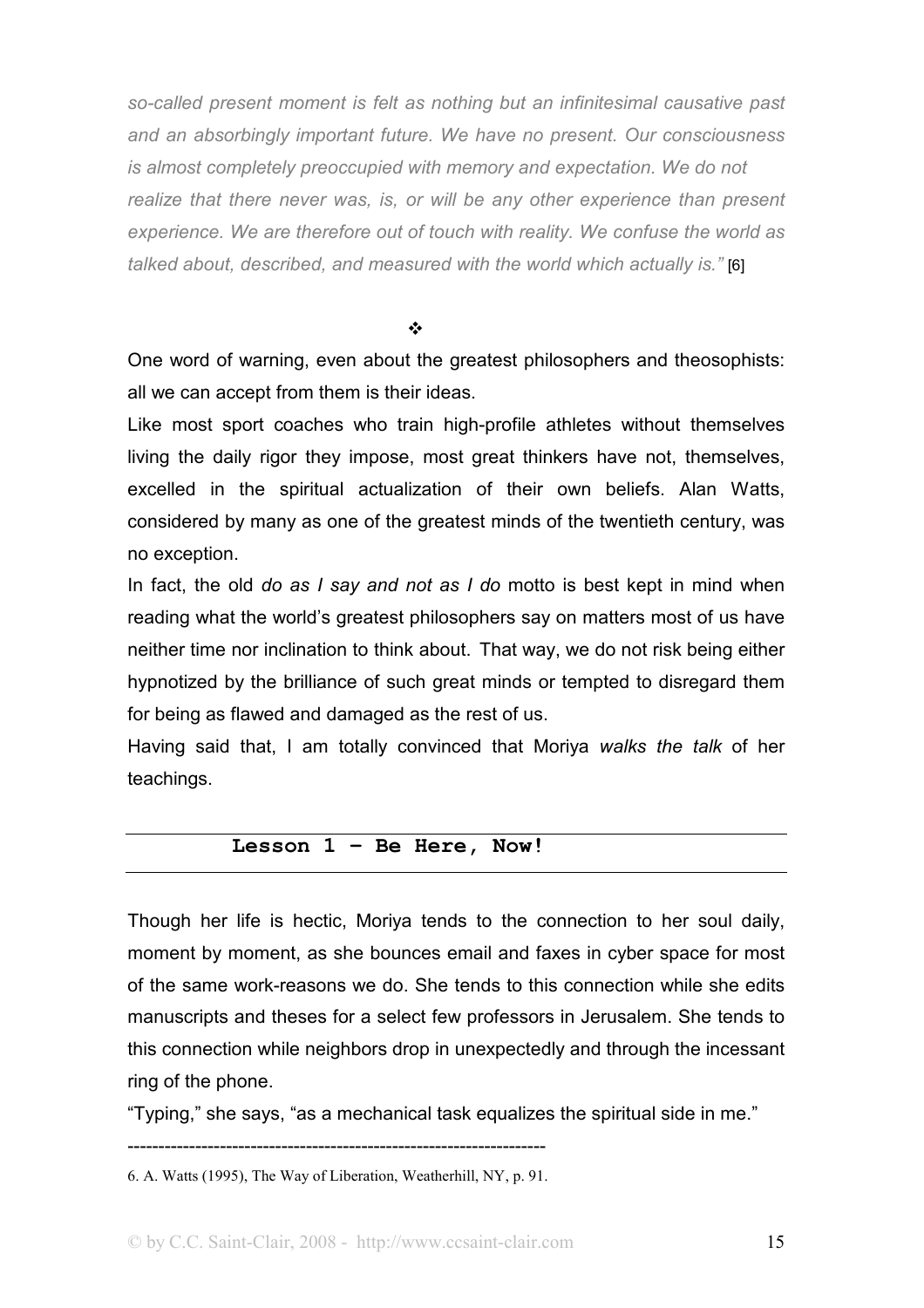With peace and acceptance in her heart, Moriya deals with the rub of every day life in Jerusalem – a healer of this the world, but no longer quite in it. She, herself, is convinced that her soul will keep her shielded from discomfort and unhappiness until the time of her death which, last time we talked about it, was expected to occur in her eighty-sixth year, twenty-two years from now.

 $\frac{1}{2}$ 

Understanding the concept of being in the present, in the moment, in the present-moment, simply means being aware of ourselves within the endless string of random and boring little moments that connect our all major ones - the happy ones and the devastating ones - like the many small breaths that connect each of the \*big ones\*.

 $\frac{1}{2}$ 

On the one hand, our \*big-breath moments\* are the sharp-edged moments we live for while, on the other, they are the gate-crashing moments against which we have absolutely no protection and no way of keeping out; the bad news, the dark moments, the metaphoric blows to the head, in their myriad of forms.

To put it another way, being aware \*in the present\* is what fits neatly within the space caught between two words: alert […] passivity.

❖

**I Need To Wake UP** 

**Have I been sleeping? I've been so still Afraid of crumbling Have I been careless? Dismissing all the distant rumblings Take me where I am supposed to be To comprehend the things that I can't see Cause I need to move I need to wake up I need to change**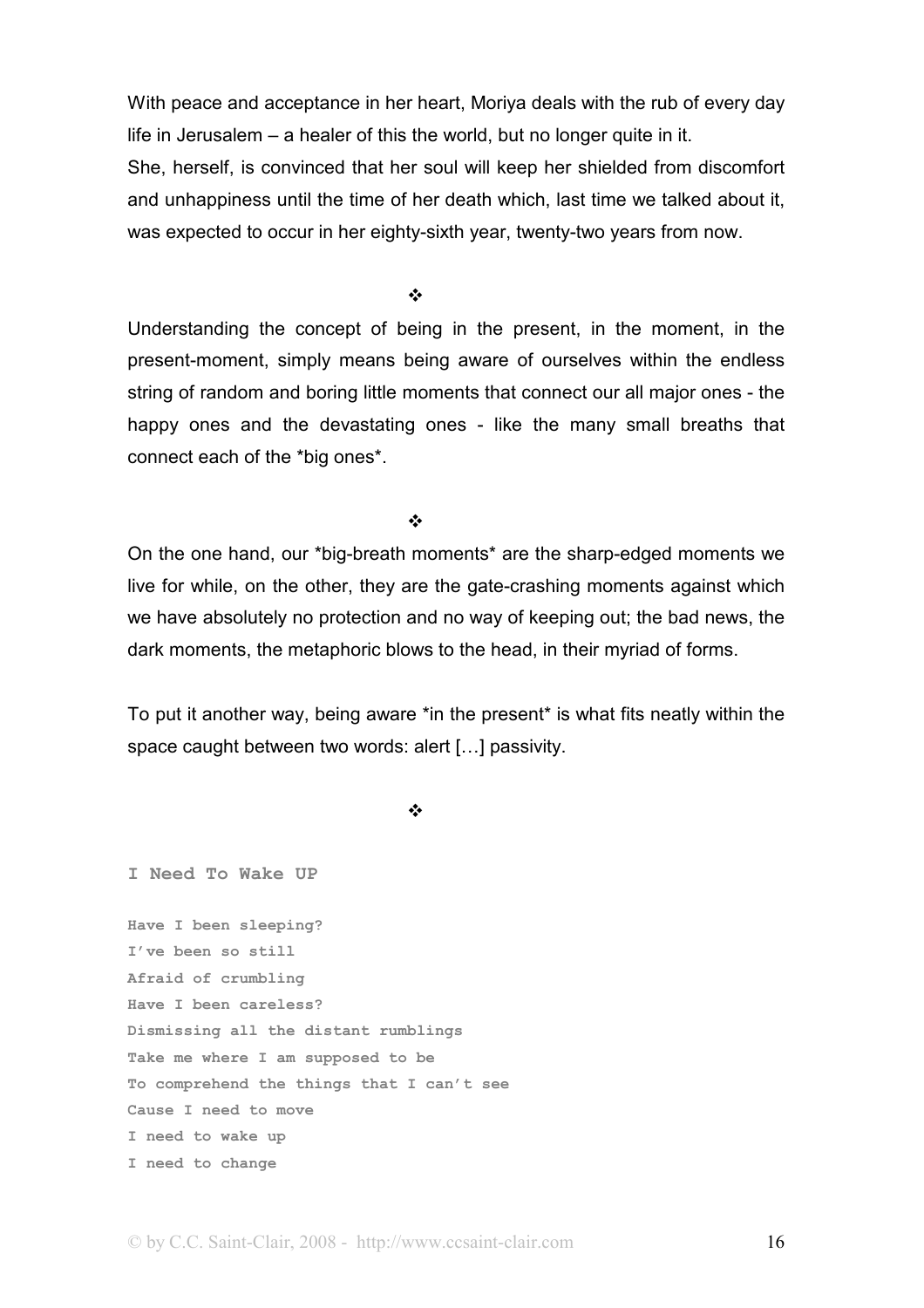```
I need to shake up 
I need to speak out 
Something's got to break up 
I've been asleep 
And I need to wake up 
Now [7]
```
## **Brisbane 25-10-2007**

Being in the present moment simply means observing ourselves in the tiny little present that in truth is the ephemeral present. We are aware of it, but let's not give it a name. Let's not qualify it or our response to it.

 $\mathcal{L}_\text{max} = \mathcal{L}_\text{max} = \mathcal{L}_\text{max} = \mathcal{L}_\text{max} = \mathcal{L}_\text{max} = \mathcal{L}_\text{max} = \mathcal{L}_\text{max} = \mathcal{L}_\text{max} = \mathcal{L}_\text{max} = \mathcal{L}_\text{max} = \mathcal{L}_\text{max} = \mathcal{L}_\text{max} = \mathcal{L}_\text{max} = \mathcal{L}_\text{max} = \mathcal{L}_\text{max} = \mathcal{L}_\text{max} = \mathcal{L}_\text{max} = \mathcal{L}_\text{max} = \mathcal{$ 

The present moment that links breath-to-heart only needs to be made tangible and quantified – acknowledged, but not judged.

 It does not need to be labelled in any way, for the minute we slap a label on that tiny, bubble-thin moment, the minute we give it a rating, *that* moment is already of the past and we have missed \*being\* in it.

## $\cdot$

I have read it in enough books to accept that being in the present simply means shutting out the monkey-chatter, the relentless flow of random thoughts that are not part of any problem solving process – it is about shutting down thoughts that invade our brain the minute we stop talking.

#### ❖

Actually, I will even go as far as to suggest that most of our talking – en masse, as a society – has evolved as sabotage against being present in the moment and in favor of robotic responses to our buttons being pushed.

<sup>------------------------------------------------------------------------------</sup>  7. Melissa Etheridge, "I Need TO Wake Up", *The Road Less Traveled, 2007.*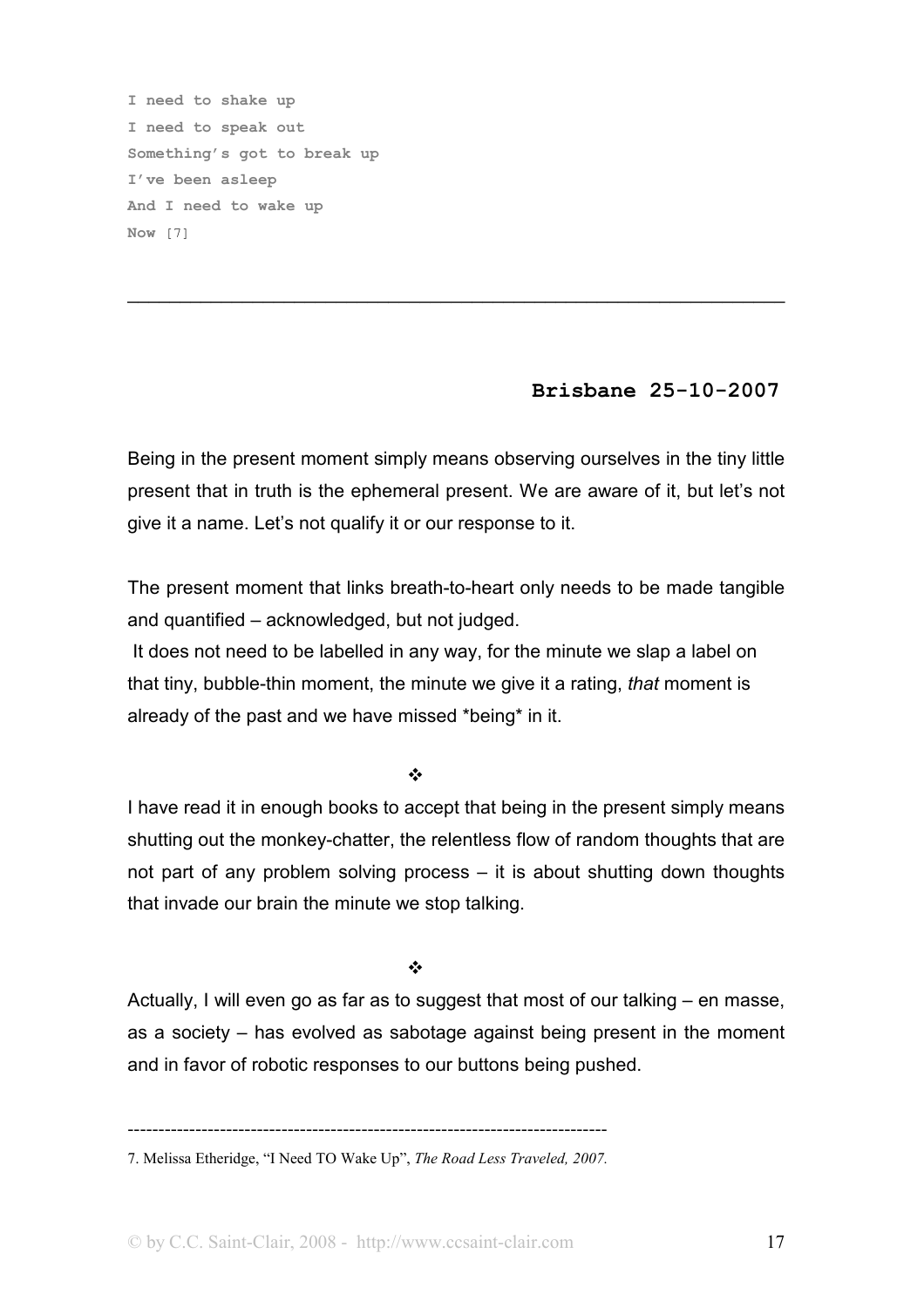"We always think our negative emotions are produced by the fault of other people or by the fault of circumstances. We *always* think that. Our negative emotions are in ourselves and are produced by ourselves. There is absolutely not a single unavoidable reason why somebody else's action or circumstance should produce a negative reaction in *me*. It is only *my weakness*.[sic] No negative emotion can be produced by external causes if we do not want it. We have negative emotions because we permit them, justify them, explain them by external causes, and in this way, we do not struggle with them. " [8]

### $\frac{1}{2}$

*"Here is a little story that could have been found in the back pages in The Jerusalem Post," said Moriya in her usual light-hearted manner. "There had been an accident on the highway during peak hour traffic and a lot of cars were stopped bumper-to-bumper. People left their vehicles to have a look along with others who came out of nowhere to get closer to the action, as people like to do.* 

The scene of the accident was very crowded. A journalist who happened to be there tried to get closer himself, but couldn't because of all the people rubbernecking. So, he thought about it for a while, and finally he came up with a brilliant idea. He started to push his way through the crowd shouting, "Let me get through! Let me pass! I am the son of the victim! It is my father out there!" Immediately the people parted to let him through. Once the journalist, camera held above his head, reached the scene of the accident, he saw that the victim of the collision was a donkey!"

 $\frac{1}{2}$ 

Films are popular mostly because however improbable the plot, the characters supposedly react as we would.

The next time you are settled in front of your screen, observe the characters as they go about their business, supposedly *our* daily business, and decide how much thought goes into any of their decisions.

Have their buttons been pushed and they react on impulse, even if embarked on a course of action after a quick tete-a-tete with their brain?

<sup>-----------------------------------------------------------------------------------------------</sup> 8. P.D Ouspensky, (1957), *The Fourth Way,* Random House, New York, p.71.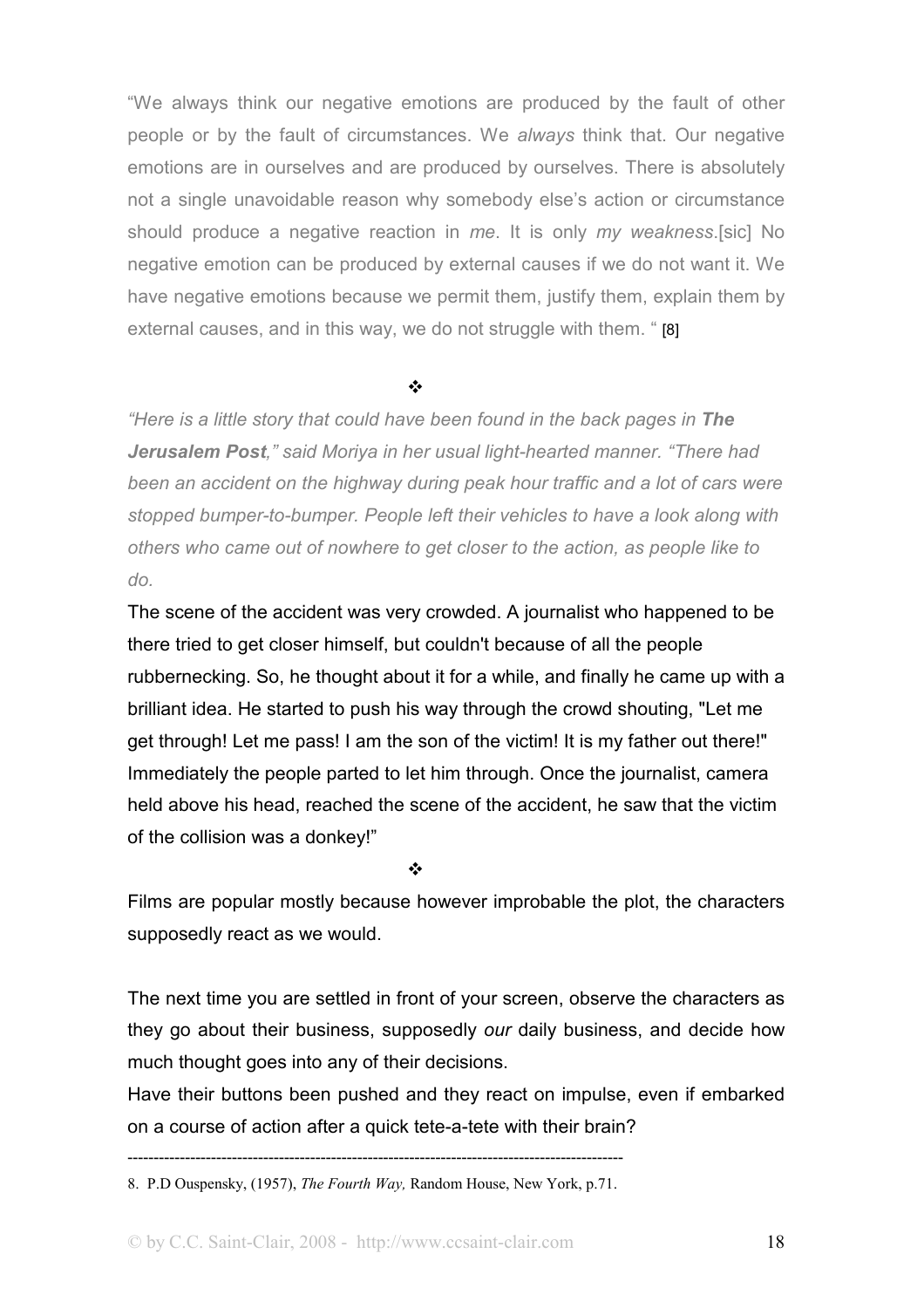All things equal, how would your actions/reactions be any different?

 $\frac{1}{2}$ 

Are these characters doing a knee-jerk tit-for-tit or tit-for-tat or are they present in the moment, energetically contained, operating from a balanced view of themselves?

 $\cdot$ 

Being in the moment simply means that once we have quietened our mind, we only need to focus on whatever it is we are doing at any specific moment – the moment under our feet.

When I first learnt to rollerblade, I can guarantee that from the moment I would get up on my blades to the moment I unlaced them, I was totally \*in the present\*. Ninety-nine percent of the time. No other way but. The second I would take my mind off the stride, I would invariably end up on my bum.

Whoever remembers the absolute focus that seized our brain while on our first driving lessons *knows* what it means to be present in the moment.

Oppose the novice's alert awareness to the zoning out that usually overpowers experienced drivers when we cruise on the highway, or even in our back streets. Compare it to the blanking out that takes over as we scan supermarket aisles – which may well be the same zoning out that overpowers us as we lift food to mouth over breakfast. It may well be the same as the blanks we bring home, even after a sedate get-together with friends when we only remember some snippets of the conversations and the general look, perhaps taste, of the food we ate, but we can't remember what the person facing us was wearing or what else was going on around us – provided no one created a scene.

 $\frac{1}{2}$ 

Being in the moment can even be made fun as we look at EVERYTHING the way a tracking ranger would observe every branch, twig, scrape in the dirt and inspect every animal dropping to get meaning out of the scene in front of her. Except that, ideally, being in the present moment means that the looking and the analyzing are done through our soul's eyes, not our 21<sup>st</sup> century brain. In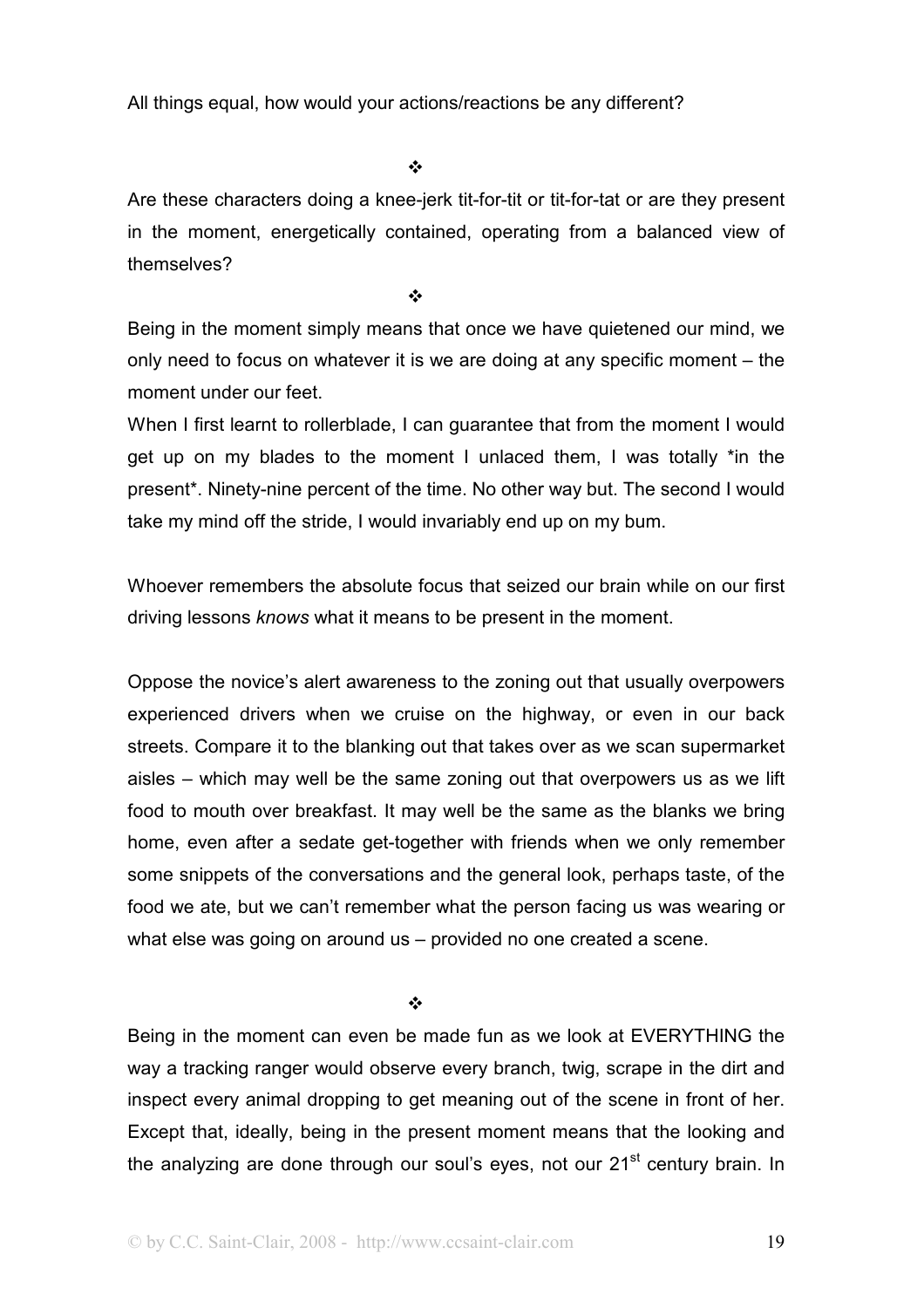this lies the challenge that karma presents to each one of us – the line in the sand that not many wish to cross.

❖

Being present, in the moment, simply means understanding that whatever we are doing - want to do, or feel we ought to do - might have to be put on hold or even postponed indefinitely.

Such is the cosmic wisdom in which we need to trust since we, little blind mice that we are, have no idea of the fine mesh that settles invisibly around us until it holds us in its snare of spiritual lethargy.

 $\frac{1}{2}$ 

Below an abstract drawing of what can only be that of a bloated frog, bearing a slight resemblance to Jabba the Hutt, is a thought left dangling by Alan Watts: "If you think by sitting you can become a buddha …" [9]

 $\cdot$ 

OK, so I understand the theory, but I find the practical application, the day-today application of the theory very, very frustrating. Shouldn't being aware of ourselves within our present be as natural as breathing? For me, it is as easy as breathing under water.

 $\frac{1}{2}$ 

If I attempt a rating of the inner contentment I feel, I can only rate it a puny 5 out of 10. And that is because the amorphous lump of anxiety that sits heavily in the area of my

solar plexus acts like a lead apron that smothers even my relatively carefree moments.

It is the price I pay, very much unwillingly, for *not* recognizing the unique newness and freshness of each moment as it presents itself.

The more I think of this, the more I understand that each one is, in fact, as *fresh* as the proverbial morning dew.

However, I can categorically say that some moments have an imprint that

<sup>-------------------------------</sup>  9. A. Watts, op.cit., cover page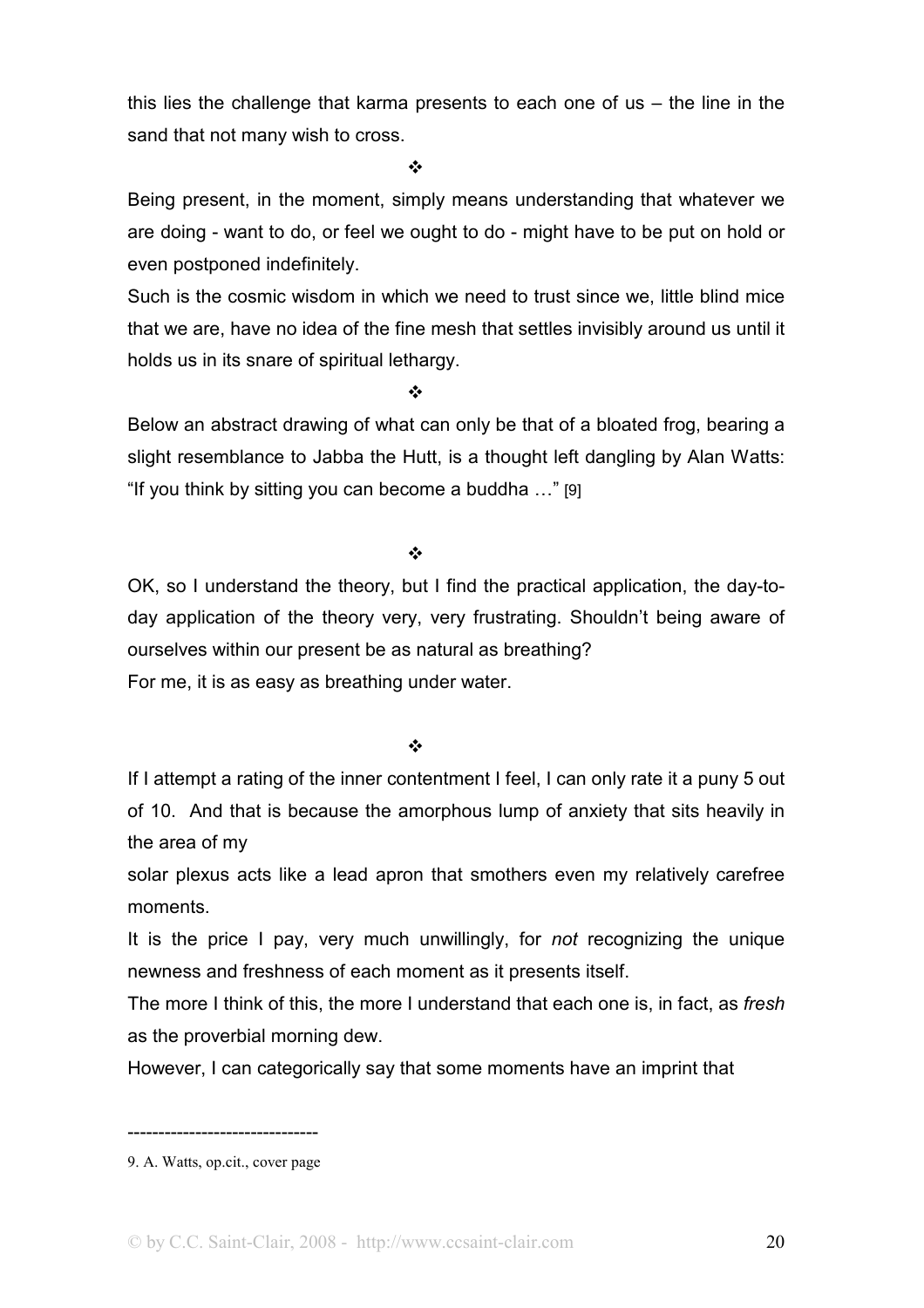seems very familiar. They look and feel and just about taste like ones that have already been played – over and over.

These moment bring on an "uh-uh! Here we go again" gut reaction.

## $\cdot$

Like the ocean, our ego-persona appears to be smooth enough on the surface. It absorbs. It hides what churns below. It deals - up to a certain point. But our ego-persona has great limitations. Unlike the ocean, it is never renewed. It only relies on past memories. The past is static and memory is fallible.

## $\frac{1}{2}$

**Reality check#1:** no such string of seconds, strung one after the other, has ever presented itself to me in the past.

Not as it presents itself to me now.

Not as it will present itself tomorrow.

The irony of it is that I respond to most \*new\* moments within each \*new\* day through the jumbled and sticky mesh of past experiences.

Put simply, I deal with today-moments as I dealt with yesterday-moments. I taint them with the same energy spikes.

How comforting is it to me knowing that I am not alone in doing this?

## $\frac{1}{2}$

**Resolution:** *"Let's not drink Today out of yesterday's mug,"* dixit C.C.

## $\frac{1}{2}$

Being present in the moment means that I cannot let writing absorb all of my time and all of my thoughts.

As I type this text, there is a workman on our patio. He is adjusting the slant of our gutters. I am standing by to hear his call through the screen door, as he will want to explain this and that about the state of the rusted guttering and how he proposes to repair it.

Should his call catch me in mid-sentence at the keyboard, I will hit 'save' and I will get up.